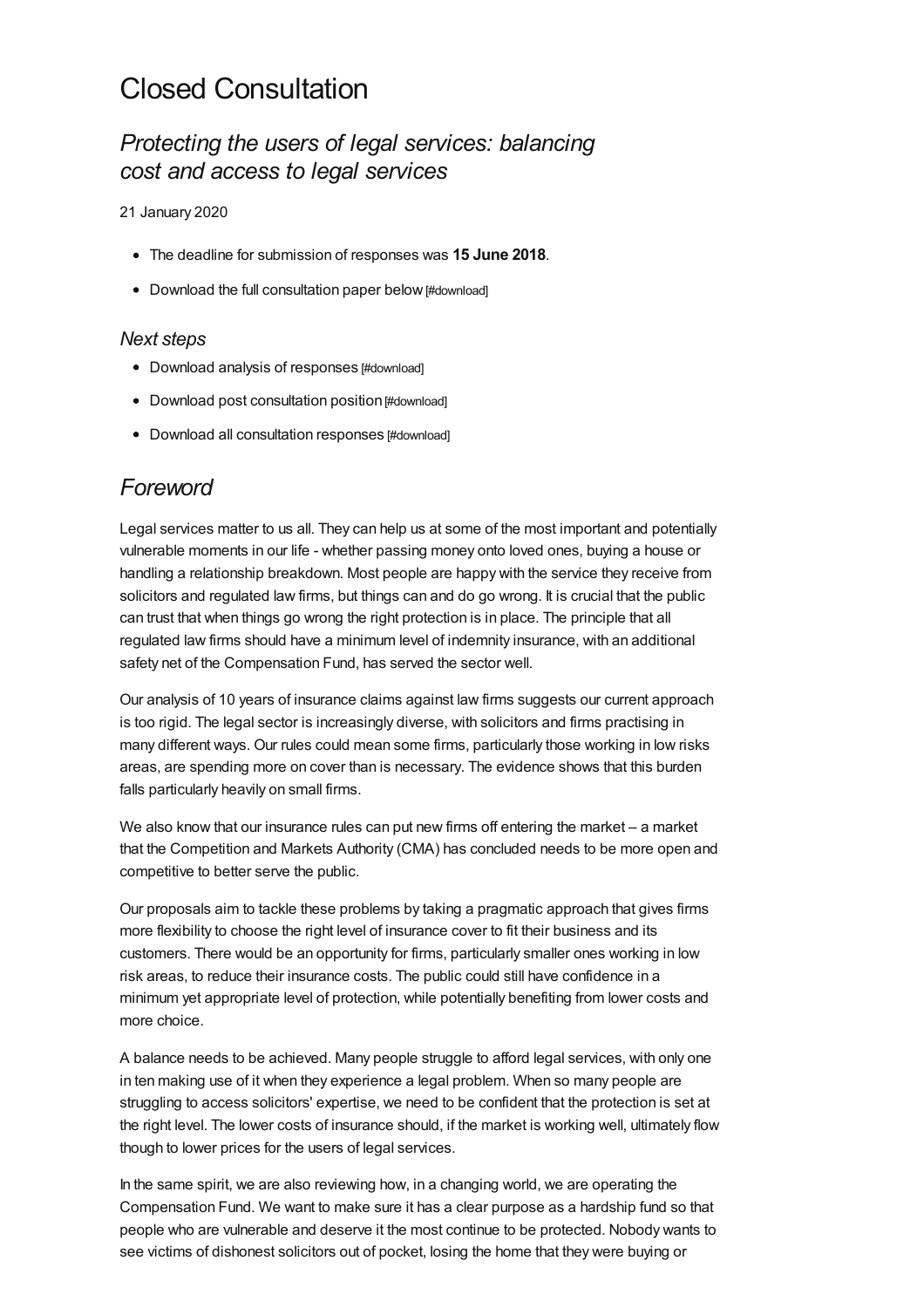seeing a family member's hard earned savings lost. But should the Compensation Fund be there to protect the wealthy, the handful of people who put their money into dubious investment schemes seeking a high return or other organisations who have more considerable resources?

We realise this consultation deals with complex areas with no easy answers. That is why in recent years we have carried out extensive engagement and research to make sure our proposals are based on the best evidence available. Making sure we arrive at the right level of the appropriate protection will be a fine balance, so we are keen to hear a wide range of views to make sure we get it right.

Open all [#]

#### *[Executive](#page-2-0) summary*

#### *What are we consulting on*

Whether moving house, passing on an inheritance or handling a relationship breakdown, people often use solicitors at critical moments in their life when they might be at their most vulnerable.

Most people are happy with the service they receive. Yet if things go wrong the financial and personal consequences can be far reaching. We make sure there is a minimum level of financial redress available if a solicitor or an individual working in a firm we regulate, is dishonest or incompetent. We protect the public's money in two ways by:

- requiring that all the firms we regulate have a minimum level of Professional Indemnity Insurance (PII). People who have suffered a loss may be able to claim if their law firm has, for instance, not acted carefully or looked after their money properly
- running the Compensation Fund, which is available to eligible applicants when other avenues of redress have been exhausted.

Access to these protections play a key role in maintaining public confidence in using regulated law firms. We are consulting on whether the rules around our PII and the Compensation Fund protections are appropriate.

#### *Why consult now – the case for change*

We are currently reviewing and modernising our whole regulatory approach to make it simpler and to target what matters. We are making certain there is a sharp focus on high standards, while getting rid of unnecessary bureaucracy that does not protect the public but pushes up costs or restricts access to solicitors. In keeping with this reform, we think it is the right time to review our approach to financial redress to make sure it offers appropriate protection.

In reviewing our approach to PII, we have analysed 10 years of insurance claims against law firms. It suggests that our current approach is disproportionate and not targeted for risks of different firms. In its current form it is:

- **Too costly for some**: PII is the single highest cost of regulation. The evidence shows that most claims relate to a few areas of work. Conveyancing makes up more than half of claims. Our rules mean that some firms currently spend more on cover than is necessary.
- **Particularly problematic for small firms**: The evidence shows that the cost of PII falls particularly heavily on small firms. The high premium for run-off insurance can stop solicitors retiring and closing their practices when they want to. This is a growing issue with small firms having an increasingly older profile. One-in-five of the firms we intervene into is the result of disorderly firm closures.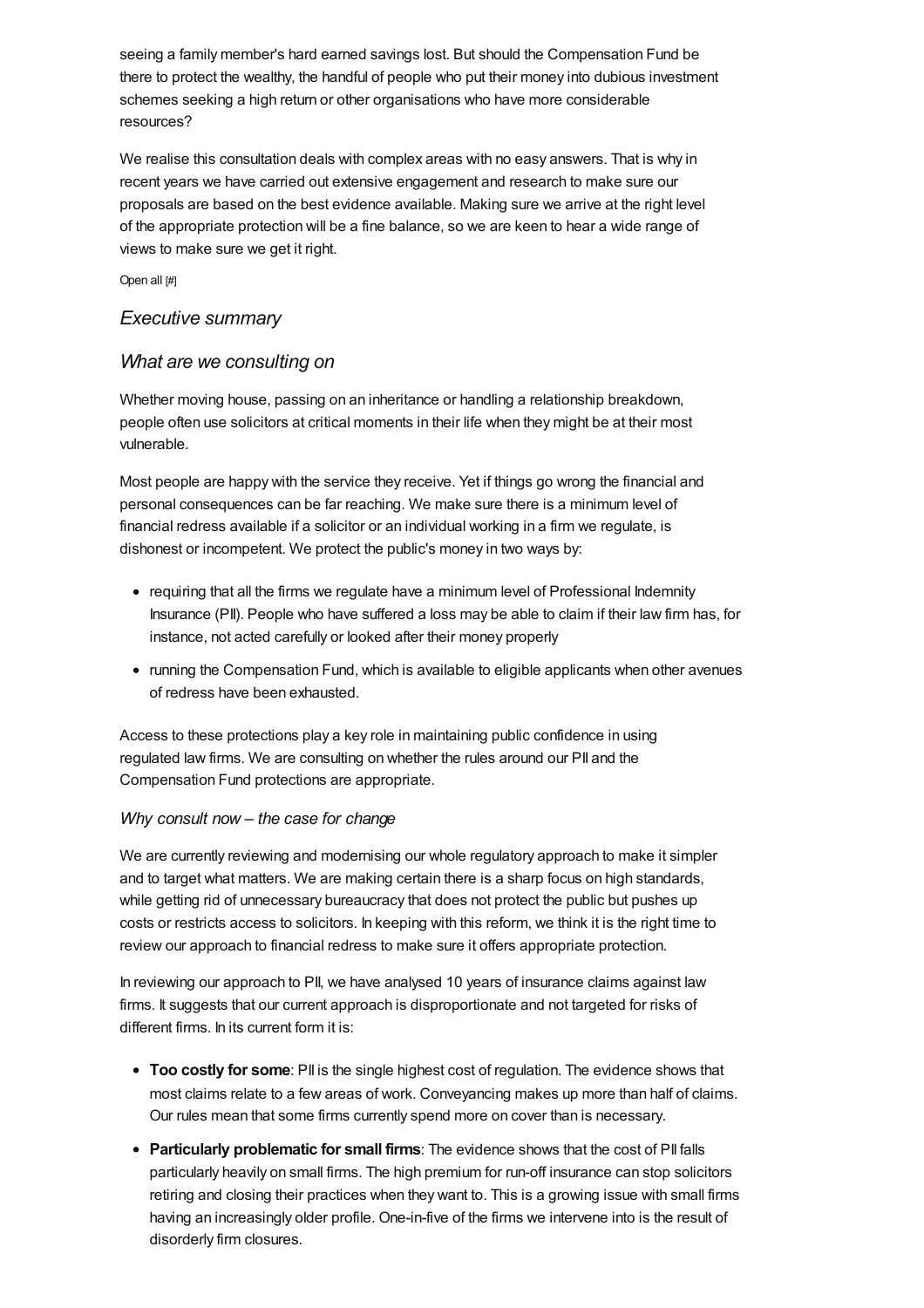<span id="page-2-0"></span>**Dampens competition**: The legal sector faces a big challenge. Many people struggle to afford legal services. Most people and small businesses – nine out of ten – do not use solicitors when they have a legal problem. The CMA has concluded that the sector needs to become more open and competitive. Just as the issue of 'run-off' cover can make it hard for firms to exit the market, the cost of minimum cover can make it difficult for new firms, with potentially innovative ideas, to enter the market.

Last year, we asked law firms for an increased contribution to the Compensation Fund due to forecast changes in the type of claims made. We need to make sure the Fund is sustainable and has the right tools to use this money in an appropriate and targeted way to best protect the public and small businesses. We need to review how we operate the Fund in light of:

- **Potential confusion around its purpose**: The current rules and eligibility criteria are complex and lead to a lack of a clear purpose for the Fund. Is it there to provide support for everyone who has suffered losses in set circumstances? Or should it target only those who have faced particular hardship? Our current position is complex, simultaneously trying to offer wide support, while focusing on hardship in some instances.
- **Changing risks and higher value claims**: Historically, payments from the Fund have been for relatively small amounts, but we are now seeing new types of claim. In some instances, we are seeing the re-emergence of claims linked to solicitors' involvement in large scale dubious investment schemes offering very high returns. These could result in demands on the Fund that, if eligible for payment, could threaten its viability.

### *What are we proposing and the benefits: PII*

PII protects users of legal services and solicitors from the financial consequences of claims. We plan to keep core terms in place to make sure people and small businesses are still covered when they most need it. However, we are proposing to introduce more flexible options for firms to get insurance that suits the risks of their business.

Key changes we propose include:

- **Reducing the claims limit**: Currently firms must have minimum cover of £2m, rising to £3m for firms with certain structures. We plan to reduce this to £500,000 for all firms apart from claims for conveyancing services. Some 98 percent of historic claims in our data set would have fallen within this limit.
- **Having a higher limit for conveyancing**: Those carrying out conveyancing services would need a minimum of £1m cover, reflecting the higher risks of working in that area and making sure the public are protected where problems are most likely.
- **Flexibility around who the cover should protect**: There would be no need for our minimum terms to include cover for financial institutions, corporate and other large business clients. We also propose to introduce a conveyancing component in insurance so that only firms that need cover for this work are required to buy it.
- **Make changes to run-off**: We would maintain a six-year run-off period, but aim to tackle the problem of how expensive this type of cover is by proposing caps of £3m for firms that need conveyancing services cover and £1.5m for other firms. This would make it easier for firms to close properly and reduce the risk that solicitors delay retirement unnecessarily.

### *What are we proposing and the benefits: Compensation Fund*

The Compensation Fund is crucial in protecting the public and small businesses, while maintaining trust in the profession.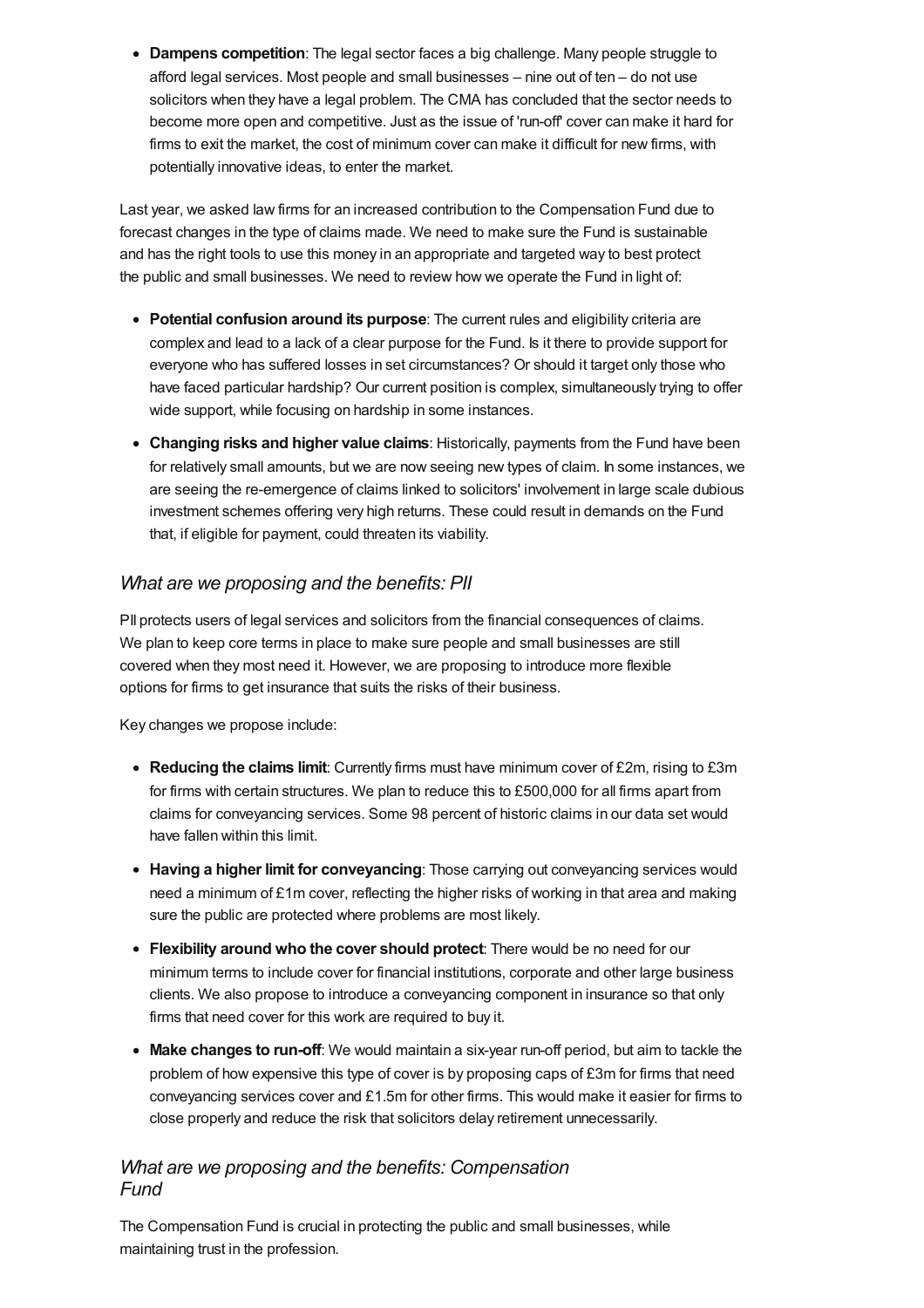Key changes we propose include:

- **Greater focus on hardship**: Narrowing eligibility to only those people that need the most protection. This would mean that the very wealthy, or an organisation that cannot prove hardship, would not be able to make claims on the Fund. Barristers and other experts also could not claim.
- **Reducing the maximumpayment**: Currently the maximum sum receivable from the Fund is £2m. We propose reducing this to £500,000.
- **More robust assessment of claims**: We want to strengthen our approach to making sure the Fund is not available to those whose own actions could have prevented a loss. For example, did the applicant, looking to make very high returns from a dubious investment take steps to check the legitimacy of the scheme and any products, as well as the solicitors' involvement in them. We do not believe that the Fund is intended to underwrite dubious investment schemes even if a solicitor is involved in some way.

We will retain the discretion to make sure that the users of legal services affected by the behaviour of solicitors in regulated firms in unique or very unusual circumstances are protected.

### *Overall benefit*

Overall, our proposals aim to make sure people using solicitors continue to be well protected while providing opportunities for firms to have greater flexibility to buy insurance that best suits their business and clients and, if appropriate, lowers costs.

Key benefits of our proposals include:

- a clear focus on meeting the needs of those who deserve the most protection, while ensuring the longer-term sustainability of the Compensation Fund
- reducing the costs of PII where appropriate, particularly for law firms working in low risk areas of work
- tackling the problem of firms having difficulty closing down due to high run-off costs, which can negatively affect users of legal services
- helping remove barriers for new firms wishing to enter the market, potentially helping improve choice for the public.

There is no single barrier to accessing legal services. Individuals and small businesses often face complex and combined obstacles. However, a major barrier is affordability. These changes may help reduce costs for some firms. So long as the legal services market is competitive and firms pass savings on, this may make it easier for more people to be able to access legal services.

#### *Next steps*

We realise this consultation deals with complex areas, with no easy answers. In recent years we have carried out extensive engagement and research to make sure our proposals are based on the best evidence. There is a careful balance to be achieved in getting the level of public protection right.

These are proposals and not a fixed set of reforms. We welcome all additional evidence to help us reach a final decision. The consultation is open from 23 March to 15 June 2018.

#### *About this [consultation](#page-5-0)*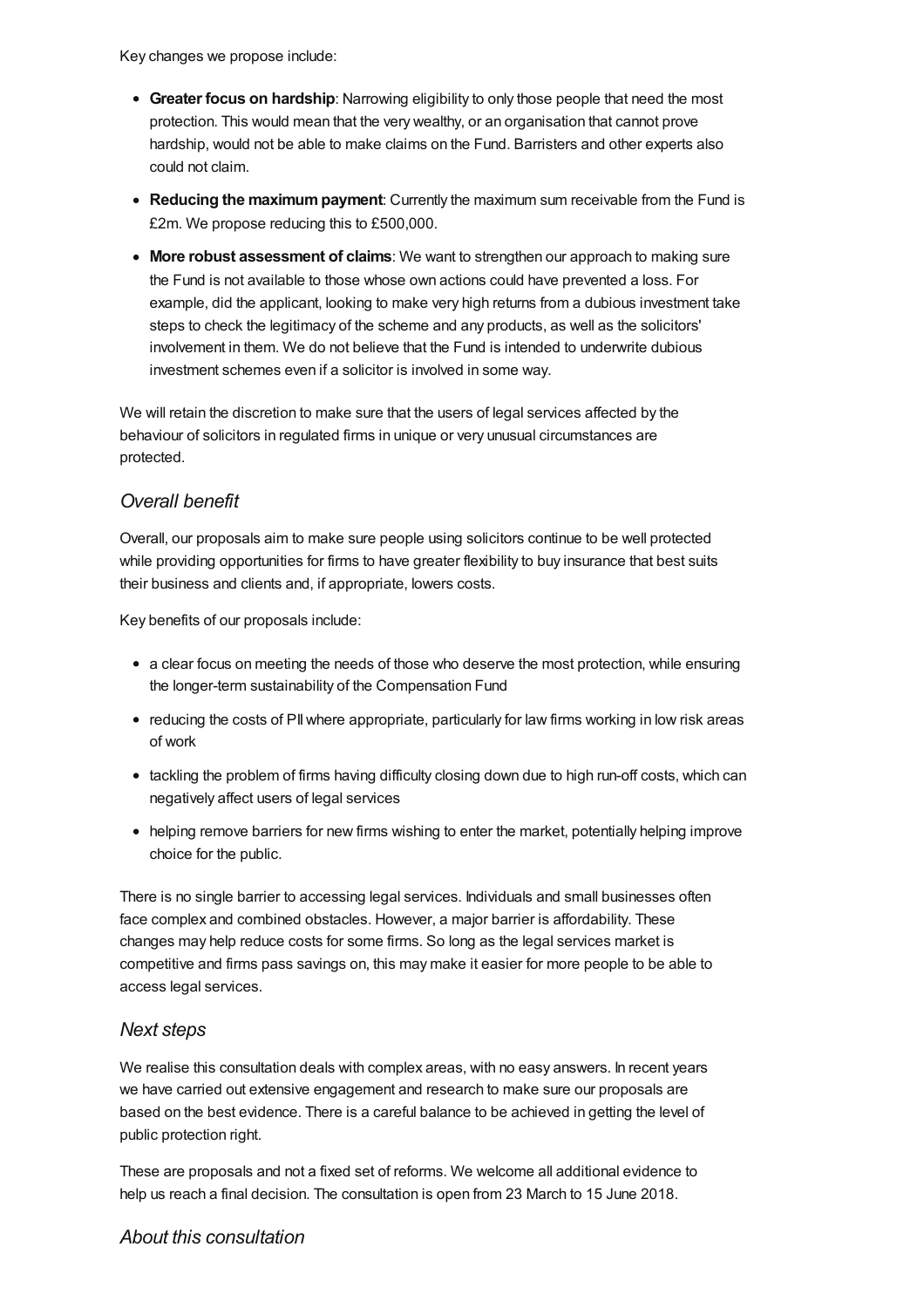We make sure the public is protected by taking action when things go wrong. We set and monitor the minimum level of PII cover for the law firms we regulate. Insurance must therefore meet the Minimum Terms and Conditions (MTCs) we set out in our rules. We also operate a compensation scheme to provide a long stop protection for users of legal services. This is a discretionary fund that will in some circumstances, replace money lost by people because of the dishonesty or incompetence of an individual or law firm that we regulate. Law firms and solicitors pay an annual levy towards the Compensation Fund, and we consider claims and make payments.

### *Minimum level of insurance*

We have reviewed the levels of insurance claims paid to people covering a large part part of the market for more than 10 years. Our findings indicate that our current minimum requirements are substantially more than is needed to protect almost all people when things go wrong. Therefore, our regulations are not proportionate and could be imposing higher costs on firms than is necessary. We are proposing to allow more flexible options for firms to get insurance that better suits the risks of the services they offer, while retaining some core terms to properly protect people and small businesses.

### *Compensation Fund*

The Compensation Fund has been operating for nearly 70 years. We need to make sure we are managing it in as effective way as possible, taking into consideration our regulatory objectives and people's expectations. So we are also asking important questions about whether, as the legal services market and the risks that give rise to potential claims change, we are operating the Compensation Fund with a clear purpose. We do not think that we should manage it in a way to guarantee that all users of legal services are covered for any losses caused by a solicitor or a firm. Instead we are proposing changes that reflect the purpose as a hardship fund to make sure that it is focused on vulnerable people that deserve it the most.

### *Protecting the users of legal services*

Making sure people are financially protected when they use legal services is a priority for us. Access to these protections play a key role in maintaining public confidence in using legal services. Our proposals reflect a carefully balanced view, that while still making sure people using solicitors are well protected, they provide opportunities for firms, particularly small firms, to lower their cost of insurance. We also include in this paper a range of options for PII that we are not proposing to take forward. We would like your views on these as well as our proposals and whether you have any additional evidence we should consider in reaching our final decisions.

### *Looking to the Future*

These changes are part of our 'Looking to the Future [\[/sra/policy/future/resources/position-paper/\]](https://www.sra.org.uk/sra/policy/future/resources/position-paper/) ' regulatory reform programme. It has a sharp focus on high professional standards and the reduction of unnecessary bureaucracy, reducing costs and removing constraints on an open and competitive legal sector. We have already made several key decisions, including allowing solicitors to provide some legal services outside of regulated firms. We have also presented our new Principles, Codes of Conduct and Accounts Rules. We have also consulted on how to make information more accessible to potential users of legal services, to help them find services they need and information on prices.

### *Research*

We have already published our PII market trends and claims analysis. This provides us with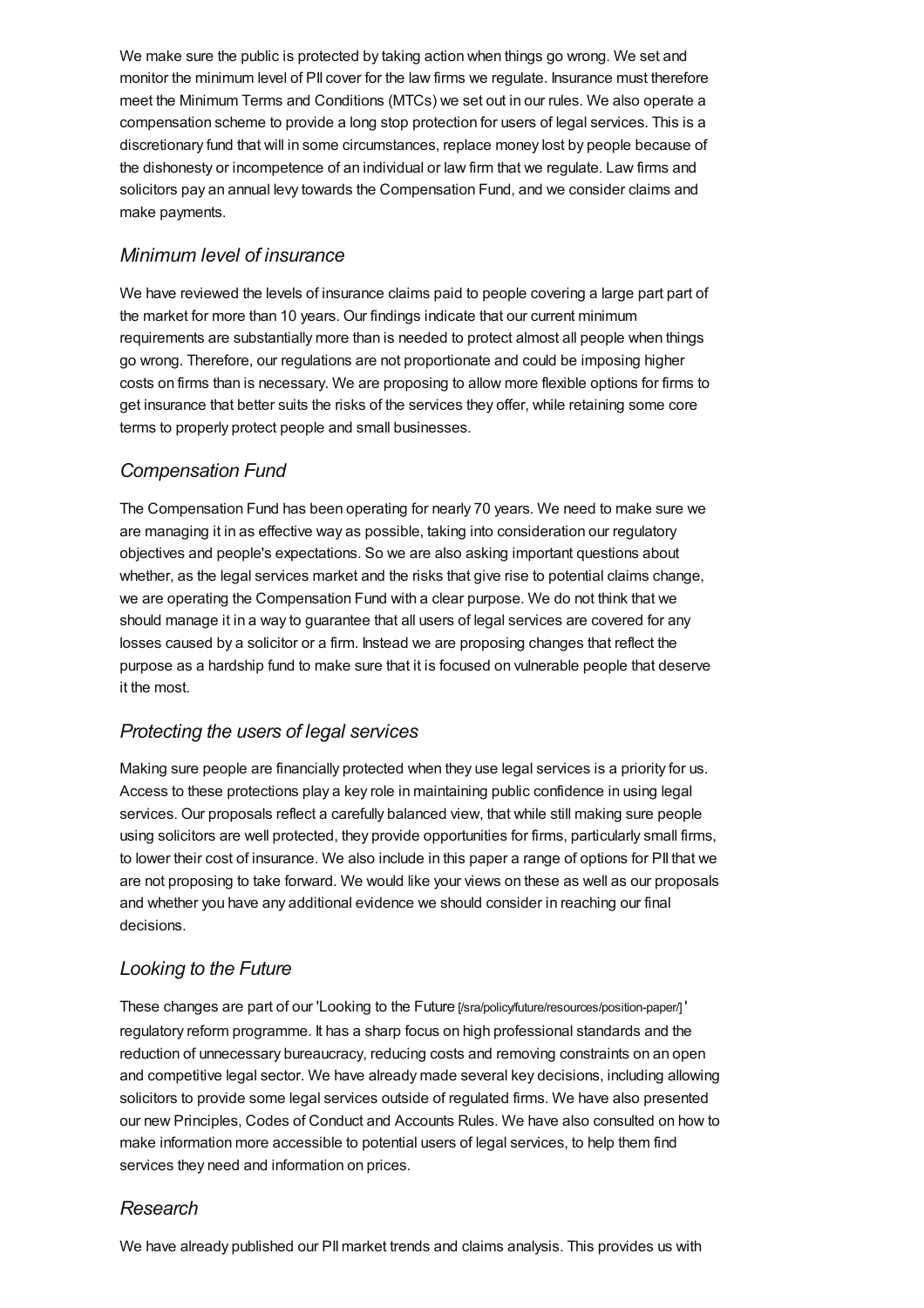<span id="page-5-0"></span>evidence on the type and level of claims made by people covered by firms' PII policies over the period 2004 to 2014. Our findings from this analysis are summarised in this consultation paper and also in more detail in our initial impact assessment. We also encourage you to consider the evidence set out in the external economic review EPC Potential options for SRA PII requirements [\[/sra/consultations/consultation-listing/access-legal-services/#download\]](https://www.sra.org.uk/sra/consultations/consultation-listing/access-legal-services/#download), we commissioned on the options to reform the scope of PII cover. This report evaluates these against the principles we have established for our financial protection arrangements and identifies likely impacts. We have also commissioned external research [\[/sra/consultations/consultation-listing/access-legal-services/#download\]](https://www.sra.org.uk/sra/consultations/consultation-listing/access-legal-services/#download) on peoples' appreciation of of the risks involved in legal services and how they value the protections available to them.

# *Our proposals in brief*

### *Minimum PII requirements*

The data shows that over a 10 year period, around £1.6 billion was paid to users of legal services from the MTCs layer of insurance cover. This figure includes the actual value of the settled claims and claimants' costs. An additional £400m was paid under the policies for firms' defence costs. Most claims have been paid as a result of problems in a limited range of legal work. Commercial legal work, such as mergers and acquisitions, and conveyancing stand out as giving rise to the most high value payments. Other areas of law rarely give rise to high value payments. The analysis is summarised below.

| Legal service                             | Claims<br>total value<br>(where<br>area<br>specified) | Settled<br>claim<br>average<br>payment | Claims<br>value<br>where 98%<br>claims paid | Claims<br>value<br>at risk<br>if new<br>limits | Claims<br>total<br>value at<br>risk if<br>new<br>limits | No. of<br>claims<br>at risk<br>if new<br>limits |
|-------------------------------------------|-------------------------------------------------------|----------------------------------------|---------------------------------------------|------------------------------------------------|---------------------------------------------------------|-------------------------------------------------|
| Conveyancing                              | 51%                                                   | £69,600                                | £520,000                                    | £53m                                           | 3%                                                      | 79                                              |
| Commercial                                | 15%                                                   | £261,900                               | £2,620,000                                  | £51m                                           | 3%                                                      | 85                                              |
| Landlord and Letting                      | 8%                                                    | £56,900                                | £480,000                                    | £25m                                           | 1%                                                      | 43                                              |
| Pensions, Tax, Trusts,<br>Wills & Probate | 8%                                                    | £66.100                                | £460,000                                    | £18m                                           | 1%                                                      | 34                                              |
| Injury and Medical<br>negligence          | 8%                                                    | £44.000                                | £340.000                                    | £14m                                           | 1%                                                      | 29                                              |
| Litigation                                | 6%                                                    | £49,100                                | £440,000                                    | £16m                                           | 1%                                                      | 36                                              |
| Employment, Family<br>and other           | 4%                                                    | £31,700                                | £250,000                                    | £6m                                            | 0.3%                                                    | 12                                              |
| Block claims or<br>Unspecified            |                                                       |                                        |                                             | £77m                                           | 4%                                                      | 124                                             |

We think the current 'one size fits all' approach to minimum insurance cover means our regulations are not proportionate or targeted and could be imposing higher costs on firms than is necessary. We want to allow more flexible options for firms to get insurance that suits the risks of their business and its clients so people remain properly protected. Our proposals are to:

- reduce the minimum level of cover required for each claim to £500,000 apart from claims for conveyancing services
- establish a separate minimum level of cover for each claim for firms providing conveyancing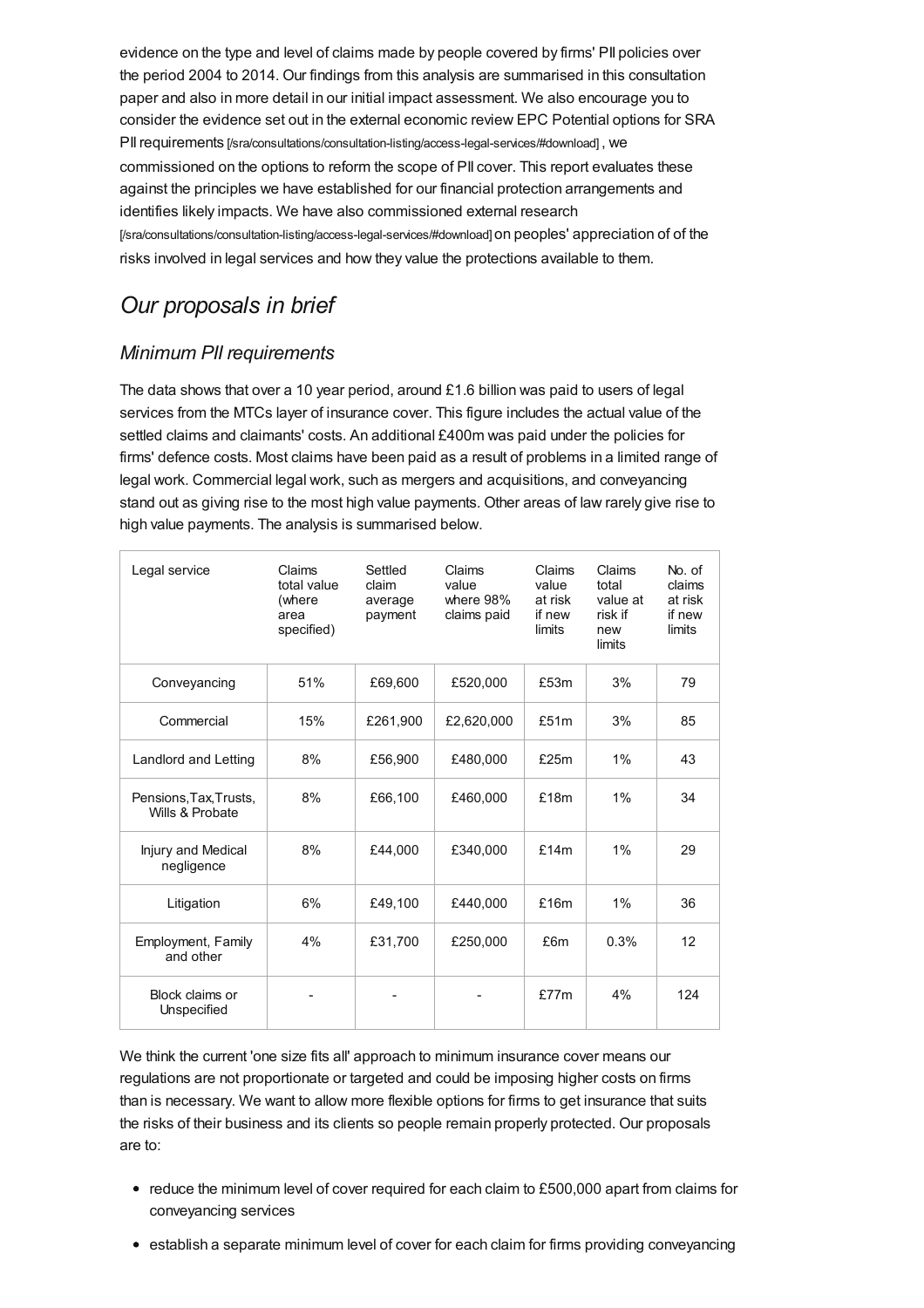services to £1m

- introduce a separate component in the insurance arrangements for conveyancing services (firms that need cover for conveyancing services would be required to include this component and if they did not, then conveyancing claims would not be covered by the insurance policy)
- to exclude compulsory cover for financial institutions, along with corporate and other large business clients (firms will still need to buy appropriate and adequate cover for these clients)
- give firms and insurers more flexibility in their arrangements for defence costs (to maintain consumer protection, defence costs would continue to be excluded from the calculation when an indemnity limit has been reached)
- introduce a total cap for the level of cover over the six-year run-off period (we are proposing a cap of £3m for firms that need cover for conveyancing services and a cap of £1.5m for other firms).

We explain these in more detail in section one.

Firms will still need to make sure they have adequate and appropriate insurance for all the work they do. As is the case now, they will have to assess their clients' needs and buy additional cover where necessary. These changes should help to lower some firm's insurance costs. We expect this to encourage competition and ultimately lead to lower prices for some users of legal services, assuming the market is working well and firms pass these savings onto their customers. We know new firms, often with potential to provide legal services in innovative ways, find the costs of insurance a very significant hurdle to starting their businesses. We think the changes to run-off insurance cover will make it easier for firms to close properly. The profession has an increasingly ageing profile and it is important for public protection that solicitors can retire and close their practices when they want to.

#### *Compensation Fund rules*

The legal services market and the risks to people that use the services of a solicitor has evolved. Individual solicitors and authorised firms pay a contribution each year to cover the cost of claims paid and other costs of operating the Compensation Fund. We have held down contribution levels over the last three years as the fund reserves were judged to be sufficient to cover the existing risks to people using legal services that could result in a claim. Emerging risks from solicitor involvement in dubious investment schemes has led to contribution levels returning to previous levels this year1 [\[#n1\]](#page-17-0).

We propose to modernise the rules and eligibility criteria that reflect the purpose of the Fund as a proportionate and targeted fund to make sure that any loss does not lead hardship. The proposals are to:

- exclude claims from individuals with net household financial assets2  $\#n2$  above a threshold of £250,000
- exclude large charities and trusts from eligibility and simplify the test we use for assessing whether a payment should be made, so that all eligible businesses, charities and trusts must show hardship to receive a payment
- exclude applications for payment of unpaid fees from barristers and other experts
- for eligible applicants, limit payments to the direct financial losses caused by the actions of the solicitor
- tighten up the circumstances when we make a payment where a firm or solicitor has failed to get the insurance we ask for and extend our eligibility criteria to people that make these types of applications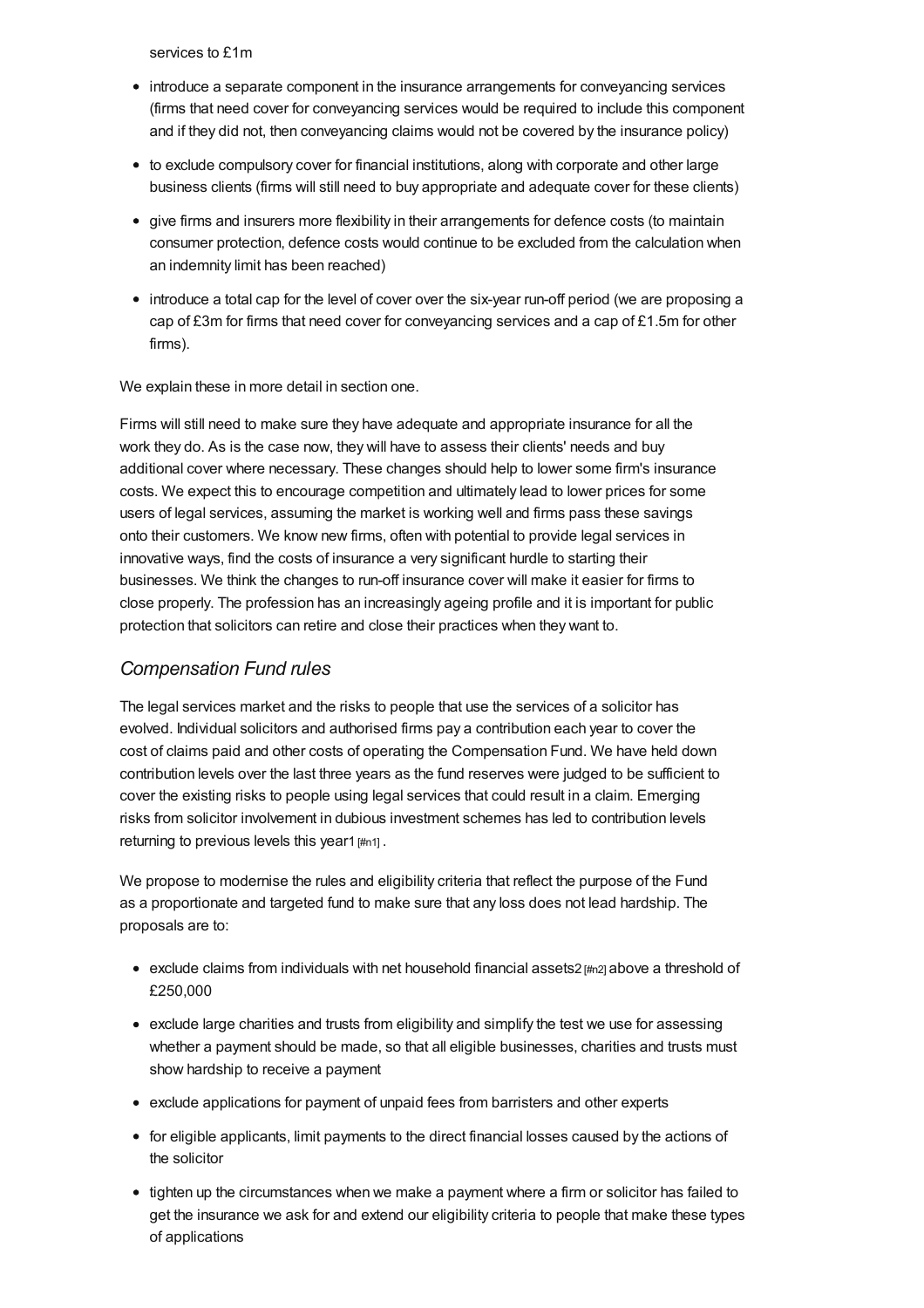- $\bullet$  reduce the maximum payment from £2m to £500,000 and provide quidance setting out the circumstances when a higher payment might be considered
- apply a clearer and more robust approach to how we take account the applicant's behaviour when assessing claims, for example taking into account the steps a person has taken to confirm that the services being provided by their solicitor are genuine
- require a duty of full and frank disclosure by an applicant, and to equip us with direct investigatory powers that allow us to challenge evidence provided by an applicant.

We explain these in more detail in section two.

#### *Wider changes to how we regulate*

Our review has also highlighted areas where we need to make wider changes to how we regulate that could reduce the overall cost of our financial protection arrangements. This includes strengthening our response to firms that do not pay insurance premiums or are dishonest with their insurer. We explain these in section three.

You can find further information in support of our proposals in the Annexes to this consultation.

- Annex 1 shows how our current PII arrangements compare with other professions.
- Annex 2 is our initial impact assessment.
- Annex 3 includes drafts of the Compensation Fund Rules, Statutory Indemnity Insurance Rules and MTC reflecting the proposals set out in this consultation paper.

### *Evaluation*

We have identified some key benefits from the changes to make our requirements more proportionate. These include the flexibility for firms to lower insurance costs, tackling the problem of firms having difficulty closing down and improved choice for the public. These will be the starting point for how we evaluate these reforms. We also recognise that it will take some time for any impact on the legal services market may become apparent and there is some dependency on other reforms designed to encourage a more competitive legal services market. We plan to evaluate the reforms using CSES' evaluation framework in a post-implementation review. We will use the impact evaluation framework to for example, to revisit the rationale, aims and objectives of our reforms to help us evaluate whether they have been achieved and compare actual impacts against the current position and potential/predicted impacts. The review will be informed by a qualitative assessment of how the market is changing. This will involve us surveying and going out to talk to insurers and firms to understand how their behaviours have changed because of the reforms. Much of what we want to achieve, therefore, rests on them taking advantage of the flexibility offered by the proposed PII arrangements. We will also come back to the challenges we have identified with these reforms, to review whether they materialised and the success of the mitigations we identified.

### *[Background](#page-9-0) to consultation*

### *Our current requirements for PII*

Our PII arrangements offer substantial consumer protection. A comparison of our current arrangements with other professions can be found at Annex 1. The areas that distinguish solicitors' PII from arrangements in other jurisdictions and other professions are:

 $\bullet$  when a firm closes3  $\#$ <sub>13</sub>], insurers must provide the firm with an unlimited six-year run-off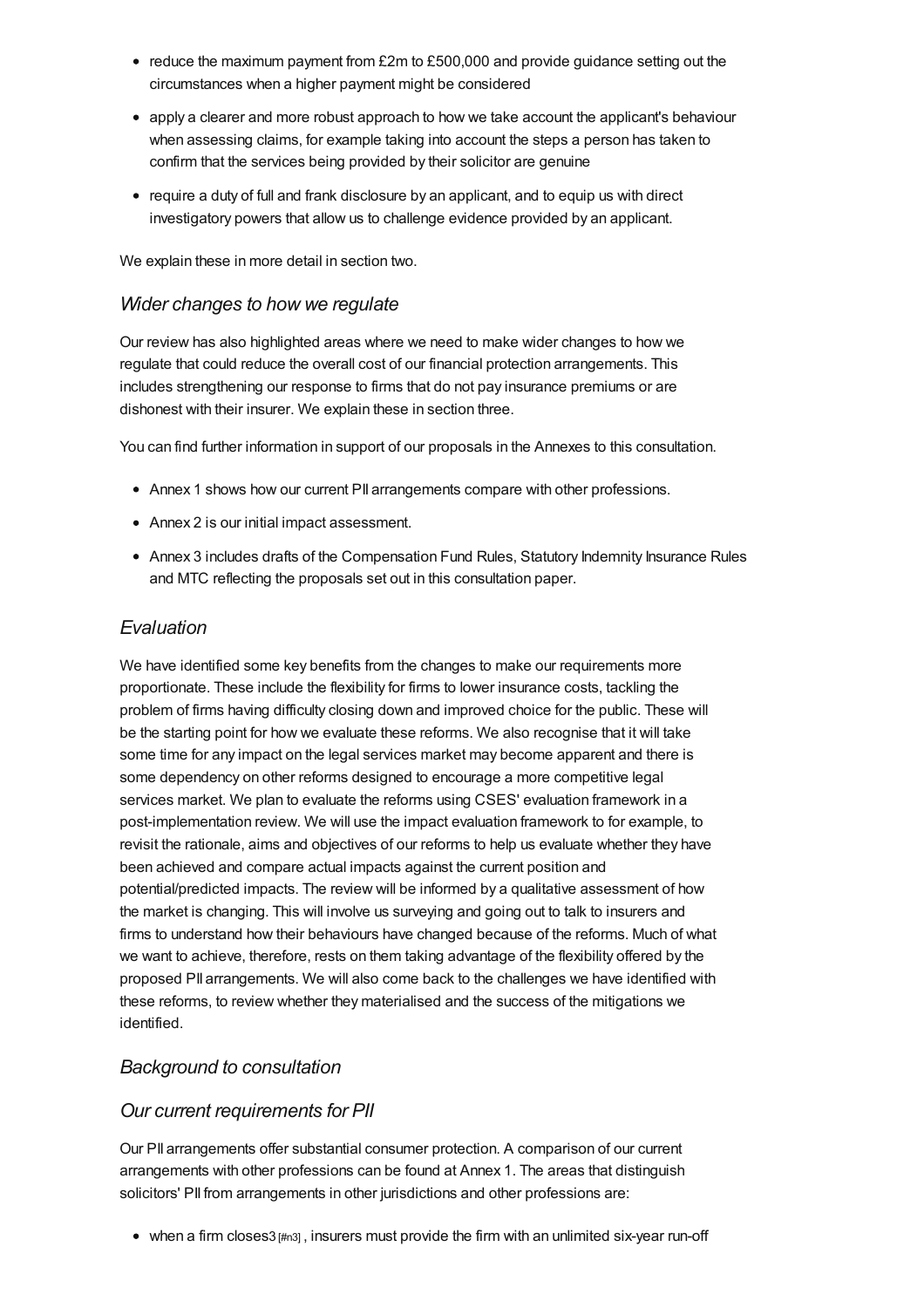policy, even when the premium is not paid

- when arranging an insurance policy, firms and insurers may agree any level of excess on a claim settled under the policy. The insurer is liable for the value of the excess to the client if the firm does not pay
- $\bullet$  the policy covers all the legal and professional services4  $\mu_{\text{H}}$  offered by the insured firm, even where the firm may have not declared it provides a specific type of legal work on a proposal form
- the insurer must provide cover on a strict liability basis for claims which include losses of money arising out of any breach of the SRA Accounts Rules5 [\[#n5\]](#page-17-4)
- insurers must provide unlimited cover for any legal costs and expenses incurred while defending a claim.

Some 42 insurers signed up to our Participating Insurers Agreement (PIA) in 2017/18 to provide Solicitors PII. Co-insurance and the increase in underwriting capacity from new 'A rated' insurers has resulted in a slight decrease in premiums for all firms. Co-insurance is where insurers share the risk on a firm, is becoming increasingly prevalent, in particular for firms involved in high value commercial work.

The Law Society's PIIresearch report provides us with information on premiums. The average costs of premiums for all firms reduced from £27,209 in 2015/16 to £26,853 in 2016/17. However, for smaller firms they increased from £29,049 to £32,470. Sole practitioners continue to pay the highest proportion of their turnover in premium costs at around 6 percent. The median cost of run-off cover in 2016 remains at 300 percent of a firm's annual premium. The absolute cost of run-off has increased for all firms, but particularly for small firms. Small firms face run-off premiums of on average of £25,000 (or over 20 percent of the annual turnover of their firms). Almost 20 percent of the firms we intervene into are because of poorly managed firm closures.

The cost of claims has reduced as those generated in the recession-driven post 2008 period have now been settled. However, insurers are now increasingly aware of cyber-related claims and the risk of more severe losses from commercial work. They are considering more closely the type and size of practice they are willing to insure, as well as needing more evidence of strong risk management procedures and IT systems before providing firms with insurance.

### *Our current Compensation Fund rules*

The Compensation Fund is already a discretionary fund. Our rules set out the circumstances where we will replace money lost by people because of the dishonesty or incompetence of an individual or law firm that we regulate. They already mean that some payments are prioritised over others and we have a hardship test for some routes to pay out. The current scope of possible payments from the Fund is wide. The current rules mean that eligible claims are not limited to losses incurred by only the client of a firm. For example, barristers instructed on behalf of a client can make a claim for unpaid fees. It can also be used for other purposes, such as:

- paying grants for litigation costs people have incurred in trying to recover losses from other sources for example the firm itself
- providing access to financial redress where a firm fails to have a valid policy of indemnity insurance in place (which otherwise would have paid the claim).

There is no automatic right to a payment. In exercising our discretion, we consider a range of factors, including whether the: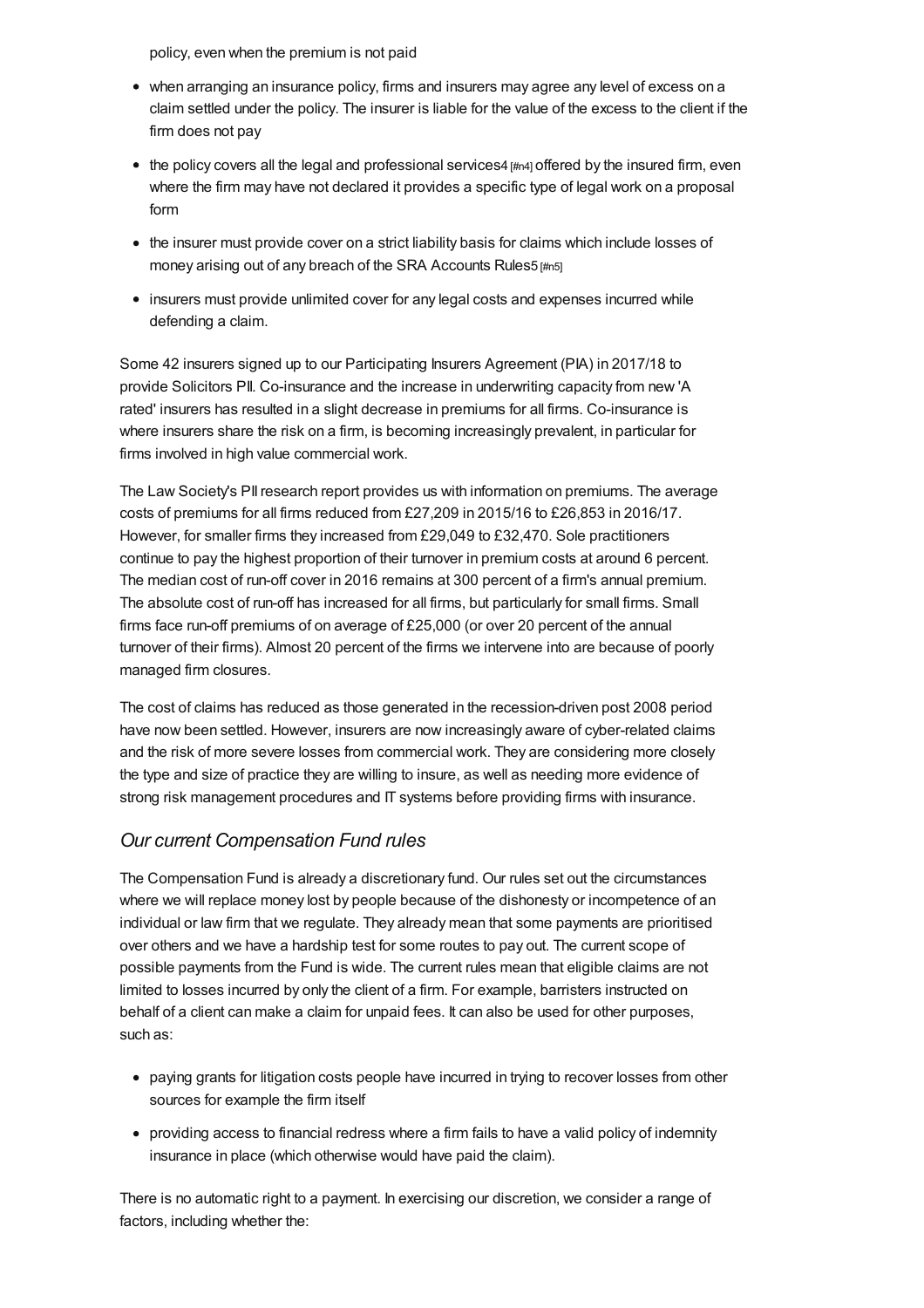- <span id="page-9-0"></span> $\bullet$  loss can be made good by some other means6  $\#n6$ ]
- activities, omissions or behaviour of the applicant has contributed to the loss being claimed from the Fund
- loss results from the combined activities of more than one party (for example a solicitor conspires with a surveyor to conduct mortgage fraud).

This means that every claim is considered on its merits and we can reject or reduce a payment. For example, a payment will only reflect the proportion of the loss that is directly attributable to the acts of the solicitor or firm. We also expect that claimants are honest when requesting a payment. Where they fail to provide complete information, this can result in lengthy investigations and costly legal challenges.

The methodology used to allocate the cost of the Fund across the regulated community has remained static for many years. Some 50 percent of the funding requirement is met by a fixed contribution from regulated individuals. The other 50 percent comes from a fixed contribution on regulated firms holding client money. Contributions collected from firms and individuals are also used to cover the cost of interventions into firms7 $\mu_{n7}$ . This includes the cost of:

- our team of intervention officers
- external services of intervention agents (solicitors' firms on a panel) and for service providers that undertake immediate management of client files on intervention
- archiving, repatriation and ultimate destruction of closed client files taken into our possession at the point of intervention.

### *Claims made on the Compensation Fund*

Traditionally, payments from the Comensation Fund have been made against a relatively limited range of legal services transactions, including conveyancing, probate and personal injury. This correlates with the most common areas where people seek legal advice . They are also areas of work where solicitors will hold or receive substantial sums of money, most of which belongs to the client and has to be kept in the firm's client account9  $\mu_{n9}$ .

Sometimes, it can be difficult to allocate a shortfall in a firm's business or client account to a person's specific legal transaction. This may be because there has been a general failure to account by the firm, resulting in partial losses to all the firms' clients. In some cases, the solicitor may have access to their client's money and assets, but these are held outside of the firm's client account. For example, the solicitor may have access to money held in a personal bank account when acting as an executor to the estate.

The risks people face when using legal services from a solicitor and the expected pattern of claims have a direct impact on the level of contributions we collect from the profession. There is a wide range in the value of individual payments from the Fund. This reflects variations in the value and nature of the transactions that ultimately caused the loss. The average payment from the Compensation Fund has historically been relatively small. The highest average payments10 [\[#n10\]](#page-18-2) are linked to problems with mortgage and other fraud and gross overcharging. But these only represent 4 percent of the number of claims paid out. There have only been a small number of cases since 2011 where the payment has been greater than £500,000. In some of these cases the payment was recovered from the firm when we completed the process of reconciling the firms' accounts.

More detail about historical claims paid by the Compensation Fund is provided in our initial impact assessment.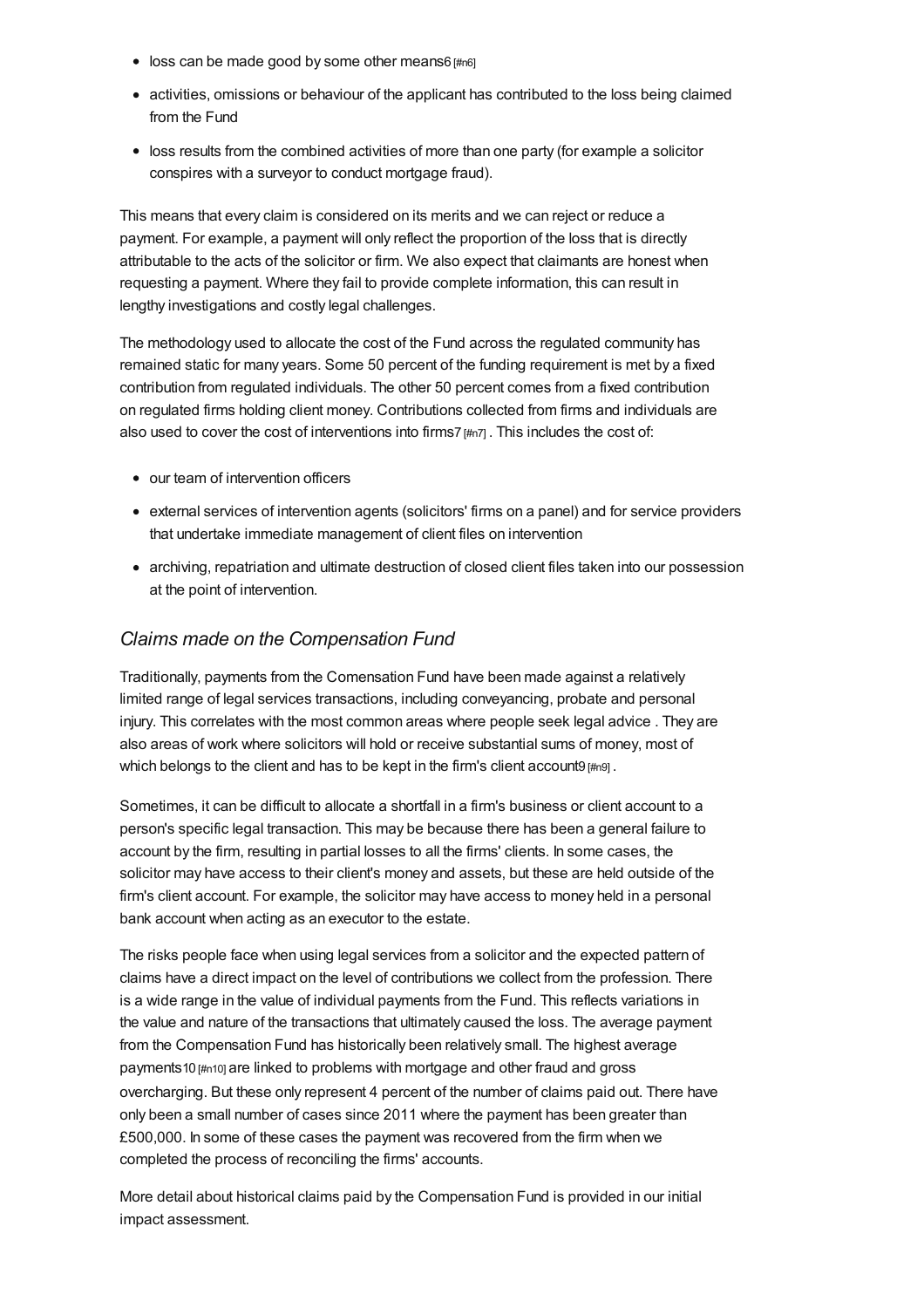### *Stakeholder engagement*

We recognise that this is a major area of reform, and we have shared our initial thinking and analysis with a range of stakeholders. This has helped us to develop our consultation position and test out ideas, and to shine a light on the benefits and possible pitfalls of various different approaches.

We discussed early ideas with the Legal Services Consumer Panel (LSCP), who recognise the need to balance the cost of financial protections with access to affordable legal services. The LSCP suggested that additional research was needed to understand consumer attitudes and what is people's knowledge of the potential risks when purchasing legal services. They felt that this would be helpful in achieving the right balance, and we have since commissioned external research.

Engagement with other legal services stakeholders has also been important in scoping out the proposals in this consultation paper. We have spoken to solicitors, law firms and compliance professionals, including early discussion at our annual compliance conferences and engagement with the Law Society's PIICommittee. We have also been in discussion with financial services stakeholders, which has included insurers, lenders and brokers. Some of this has been through our Insurance Liaison Committee, as well as separate meetings with brokers and representative bodies. Our proposals have been informed by engagement with these groups.

We are taking forward a full schedule of engagement work during the consultation period, to make sure that we are not only discussing the proposals and their possible impacts, but also taking on board views and perspectives from as wide a range of people and organisations as possible. Our programme includes focus groups, roundtables, committee meetings and online channels, and will cover discussions with members of the public, consumer groups, regulated professionals, insurers and lenders. We welcome views from as wide a range of people as possible, so our work will include talking to charities and Law Centres that support vulnerable groups, and organisations that represent different communities in the legal profession.

### *People's appreciation of risk when using legal services*

There are several financial risks that exist for people when buying legal services. They include if they:

- are not able to access legal advice at all, resulting in a financial loss
- receive a poor service that is not value for money
- receive negligent advice
- their solicitor is dishonest and even takes their money.

Our changes, not only as part of this consultation but our Looking the Future programme and the introduction of the Solicitors Qualifying Examination, are aimed at reducing those risks to people.

Our initial consumer risk in legal services research [\[/sra/consultations/consultation-listing/access-legal](https://www.sra.org.uk/sra/consultations/consultation-listing/access-legal-services/#download)services/#download] has confirmed that we need to be realistic about people's current level of appreciation of the risks involved in purchasing legal services. Everyone is different so people's appreciation of potential problems and their risk appetite varies. That's why we set requirements for financial redress which need to be proportionate to the risks that people face.

#### *Better information*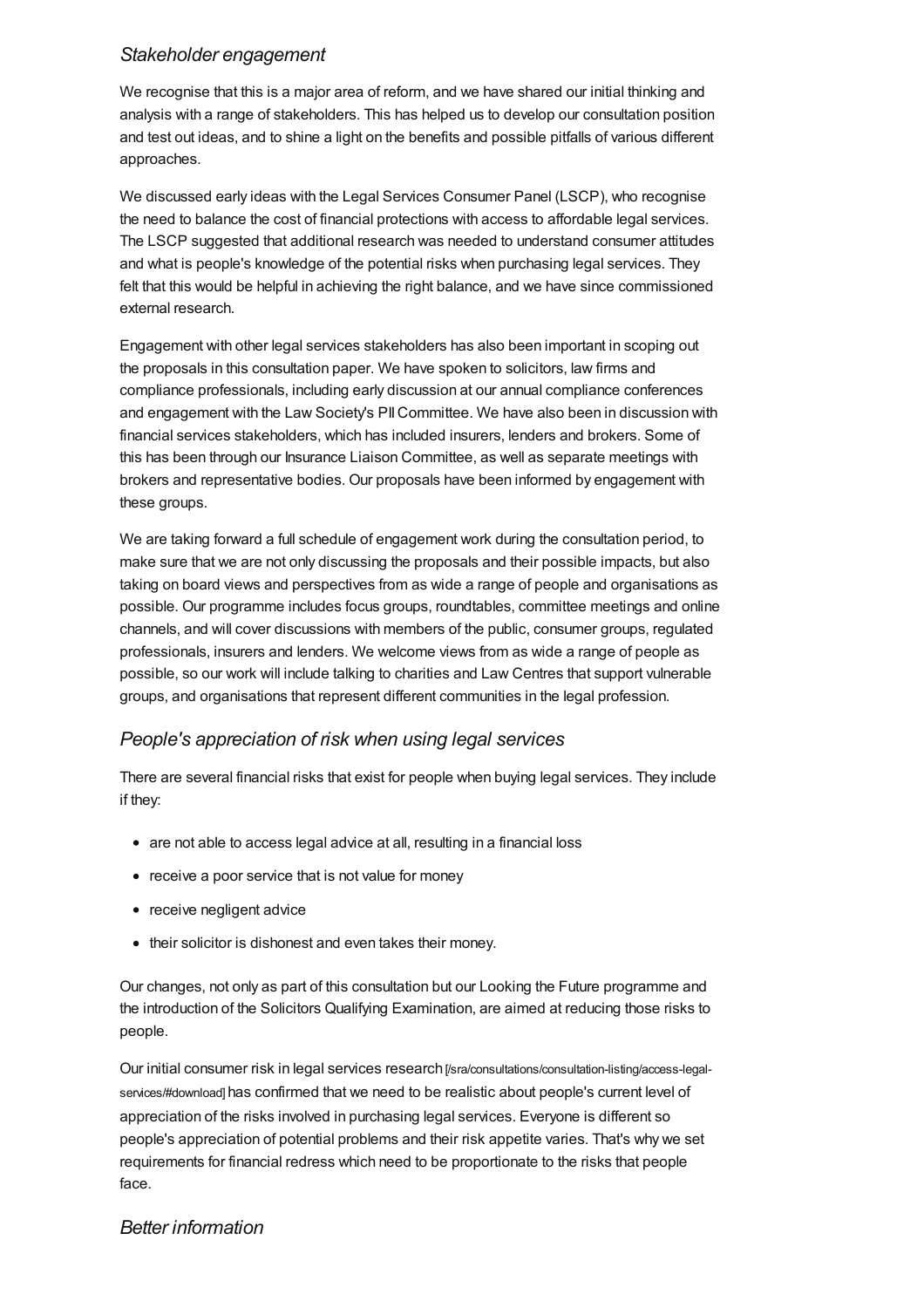Surveys of the users of legal services show that where people do shop around, they are much less likely to search on the basis of financial protections than other factors such as price and quality of service. People use legal services often a critical life moments. Thoughts about what might go wrong with a solicitor and how they are protected are often far from mind even though the services they receive can have far-reaching financial and personal consequences. This is important when considering the information we think we and firms should make available about the protections that are available.

Our research has highlighted the distinction between information designed to:

- help people access and act on information about legal services so they can make informed choices, drive competition for the supply of legal services
- help consumers understand what protections are in place, building confidence and helping regulated firms to access untapped demand for legal services.

The availability of information on redress could mitigate the risk to people that they choose a firm that does not have appropriate PII cover. Simple approaches such as comparing the level of cover to the value of their property transaction could provide them with information that indicates whether the firm is under or over-insured. This information should not be so complex that it distracts from other information that could help them choose providers that offer better value for money. We will explore how best to provide information for example through the use of regulatory logos and provision of checklists. This could help people better understand how they are protected when they choose a SRA regulated firm.

We recognise that information will need to be presented in different ways to meet the needs and preferences of different people. We will engage with members of the public and businesses about this, including through our wider work on better information. We will use the outcomes from this work to help inform people about how firms are regulated by us, the work they do and that they have PII in accordance with our MTCs and have access to the Compensation Fund.

### *Putting our [proposals](#page-12-0) into practice – our approach to drafting the rules*

### *Protecting users of legal services reforms*

The draft rules at Annex 3 include the proposals we think are necessary to make sure we have proportionate requirements for public protection for the firms we regulate. The draft rules include changes to our MTCs for PII policies if the proposals go ahead. We have reviewed these more widely alongside the other obligations we put on insurers in our Participating Insurers Agreement (PIA). As a result of this review, we are proposing a number of changes to the MTCs to bring them up-to-date.

We also want to remove unnecessarily duplication between the MTCs and the PIA and to make them more relevant for both insurers and a modern legal services market. We explain this in paragraphs 62 to 64.

We have also looked at the PII arrangements that apply where a Registered European Lawyer (REL) is a principal in a firm and wants to rely on their home state PII cover. Our review has resulted in simpler rules and confirmation of which MTCs are varied when the the firm is given a partial exemption from the need to have qualifying insurance.

#### *LTTF reforms*

As part of phase one the LTTF reforms, we have already confirmed the protections for clients of solicitors working in non-LSA regulated firms. We have decided it is not proportionate to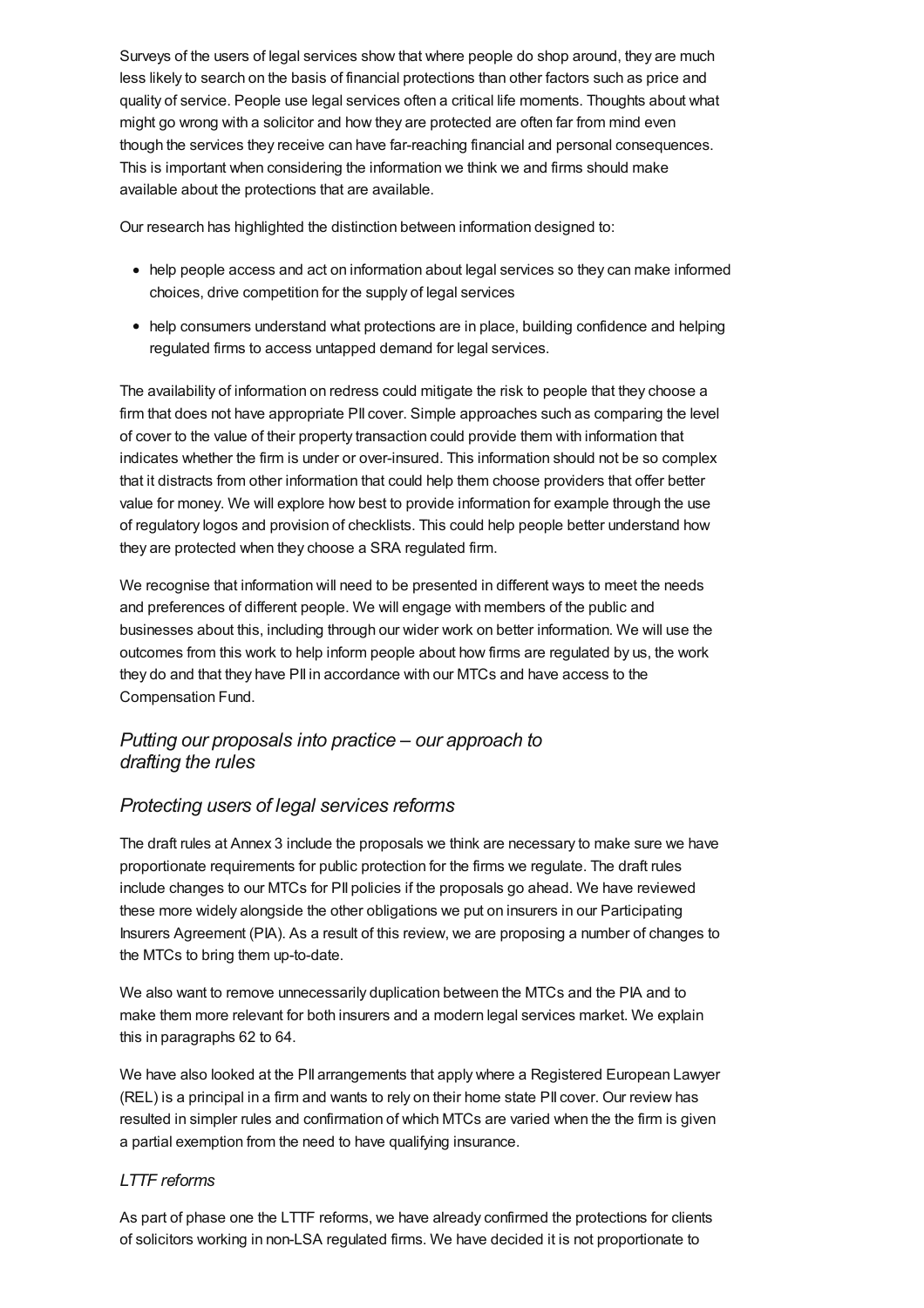<span id="page-12-0"></span>require the solicitors that work in these firms to have insurance that is equivalent to our MTCs. We have also confirmed the position that clients of solicitors working in non-LSA regulated firms would not be able to make a claim on the Compensation Fund.

Clients that use a solicitor in these firms will receive a range of standard consumer protections. Additional protections will also arise because the solicitor will be subject to our individual Code of Conduct and professional standards. When we lift the restrictions on solicitors working in firms outside our regulation, we do not want to introduce requirements that unnecessarily reduce the availability of lower cost options for people that need such services.

In phase two of our LTTF reforms, we are proposing to allow individual self-employed solicitors to provide the full range of legal services without the need for the firm to be authorised by us. If this proposal goes ahead we will continue to allow clients of these individual solicitors to have access to the Fund. We have also decided that this should be the case for clients of solicitors working in special bodies.

The rule changes to reflect the above are also included in the draft rules included at Annex 3 of this consultation.

### *Timescale*

Our aim is to make the rules so that they are in place for when we expect to implement the LTTF reforms. If, however it takes longer to get the wider reforms to our requirements for public protection right, we will implement the rule changes in stages.

### *[Consultation](#page-15-0) questions*

### *Question 1*

To what extent do you think the proposed changes to our PIIrequirements provide an appropriate minimum level of cover for a regulated law firm?

- Strongly agree
- Somewhat agree
- Neither disagree or agree
- Somewhat disagree
- Strongly disagree

Please explain your answer.

### *Question 2*

To what extent do you agree that our minimum PIIrequirements do not need to include cover for financial institutions and other large business clients?

- Strongly agree
- Somewhat agree
- Neither disagree or agree
- Somewhat disagree
- Strongly disagree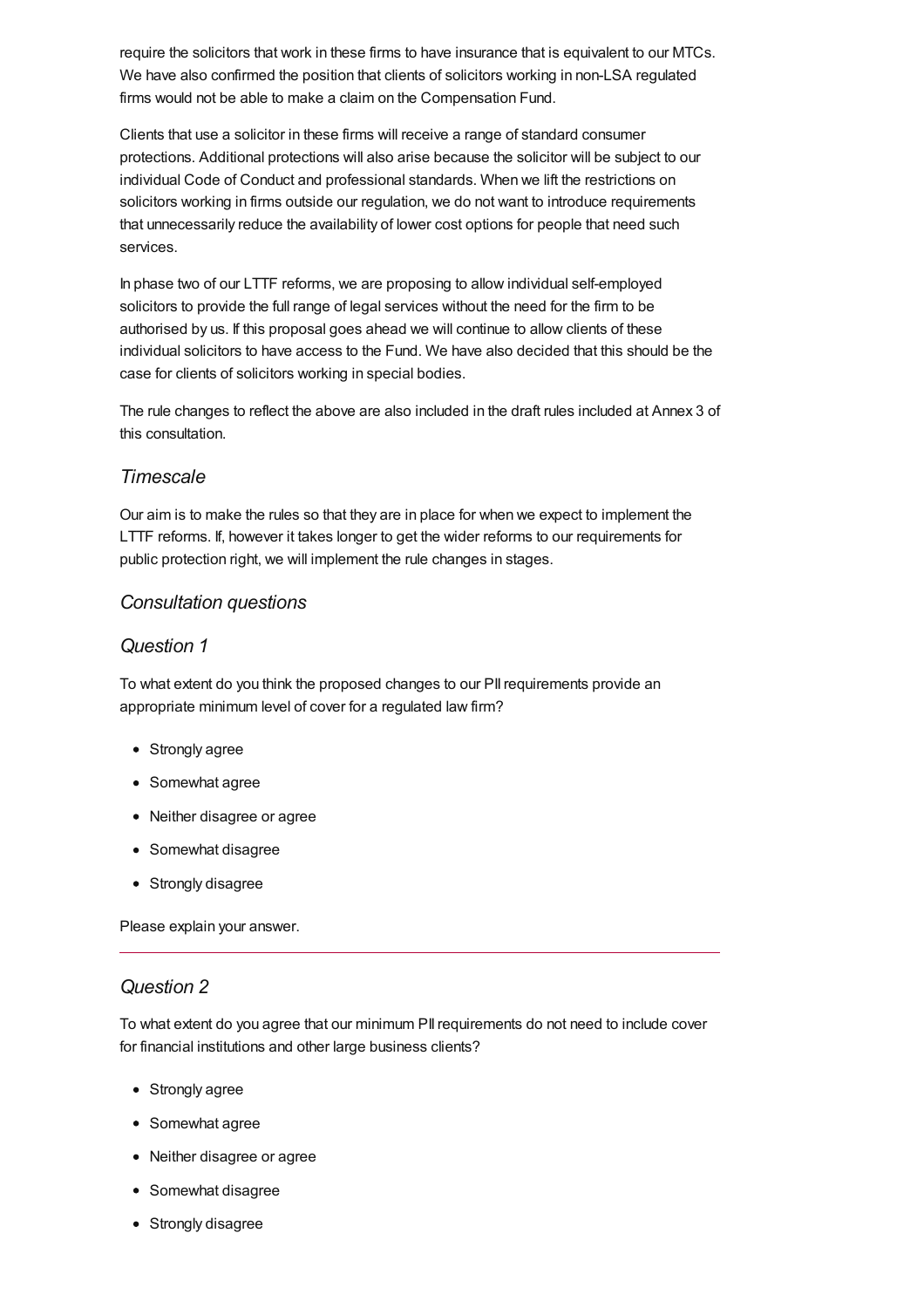Please provide any additional comments on the alternative option that this could be at the election of the law firm.

### *Question 3*

Do you think our definition for excluding large financial institutions corporations and business client is appropriate?

- Yes
- No

If no, please provide an alternative way of drafting the exclusion definition.

#### *Question 4*

To what extent do you agree that we should introduce a separate component in our PII arrangements meaning only firms that need to have cover for conveyancing services are required to buy this cover?

- Strongly agree
- Somewhat agree
- Neither disagree or agree
- Somewhat disagree
- Strongly disagree

Please explain your answer.

#### *Question 5*

Do you think our proposed definition of conveyancing services is appropriate?

- Yes
- $\bullet$  No

If no, please explain what you think should be an alternative definition.

#### *Question 6*

Do you think there are changes we should be making to our successor practice rules?

- Yes
- No

If yes, please explain what these are and provide any evidence to support you view.

#### *Question 7*

Do you agree with the approach we are taking to bring the MTCs and the PIA up to date?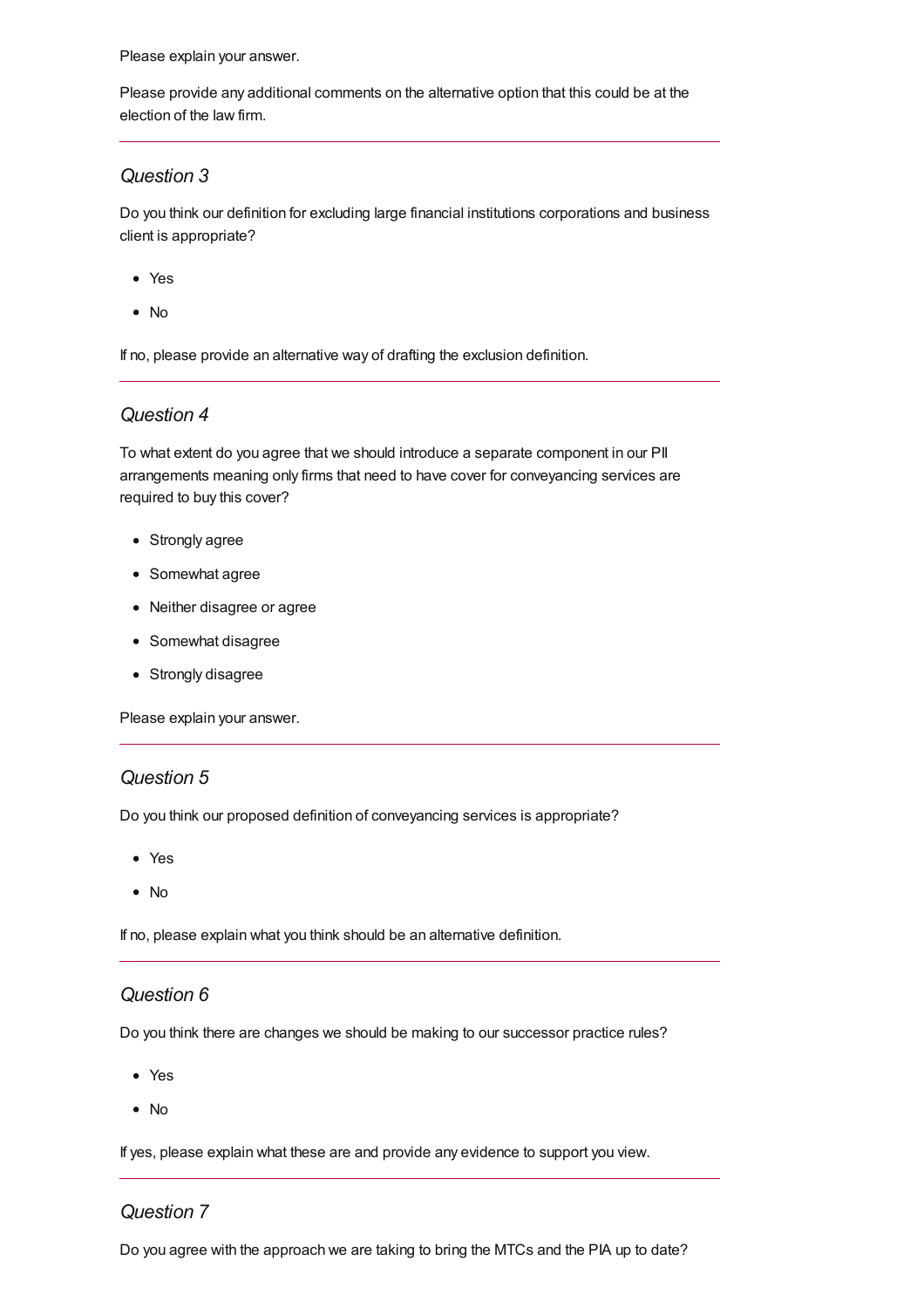- Strongly agree
- Somewhat agree
- Neither disagree or agree
- Somewhat disagree
- Strongly disagree

Do you have any detailed comments on the changes we have made to the provisions in the MTCs?

### *Question 8*

To what extent do you agree that the changes to our PIIrequirements provide law firms with more flexible options to potentially lower insurance costs?

- Strongly agree
- Somewhat agree
- Neither disagree or agree
- Somewhat disagree
- Strongly disagree

Please explain your answer.

### *Question 9*

Do you agree the proposed level for the cap on cover in run-off provides adequate protection for the users of legal services whilst balancing the need for premiums to be more affordable?

- Strongly agree
- Somewhat agree
- Neither disagree or agree
- Somewhat disagree
- Strongly disagree

Please explain your answer and what evidence you have to support your view, or if you have a view on an alternative level for the cap.

#### *Question 10*

To what extent do you agree that the changes to our PIIrequirements could encourage new firms to enter the legal services market increasing choice for users of legal services?

- Strongly agree
- Somewhat agree
- Neither disagree or agree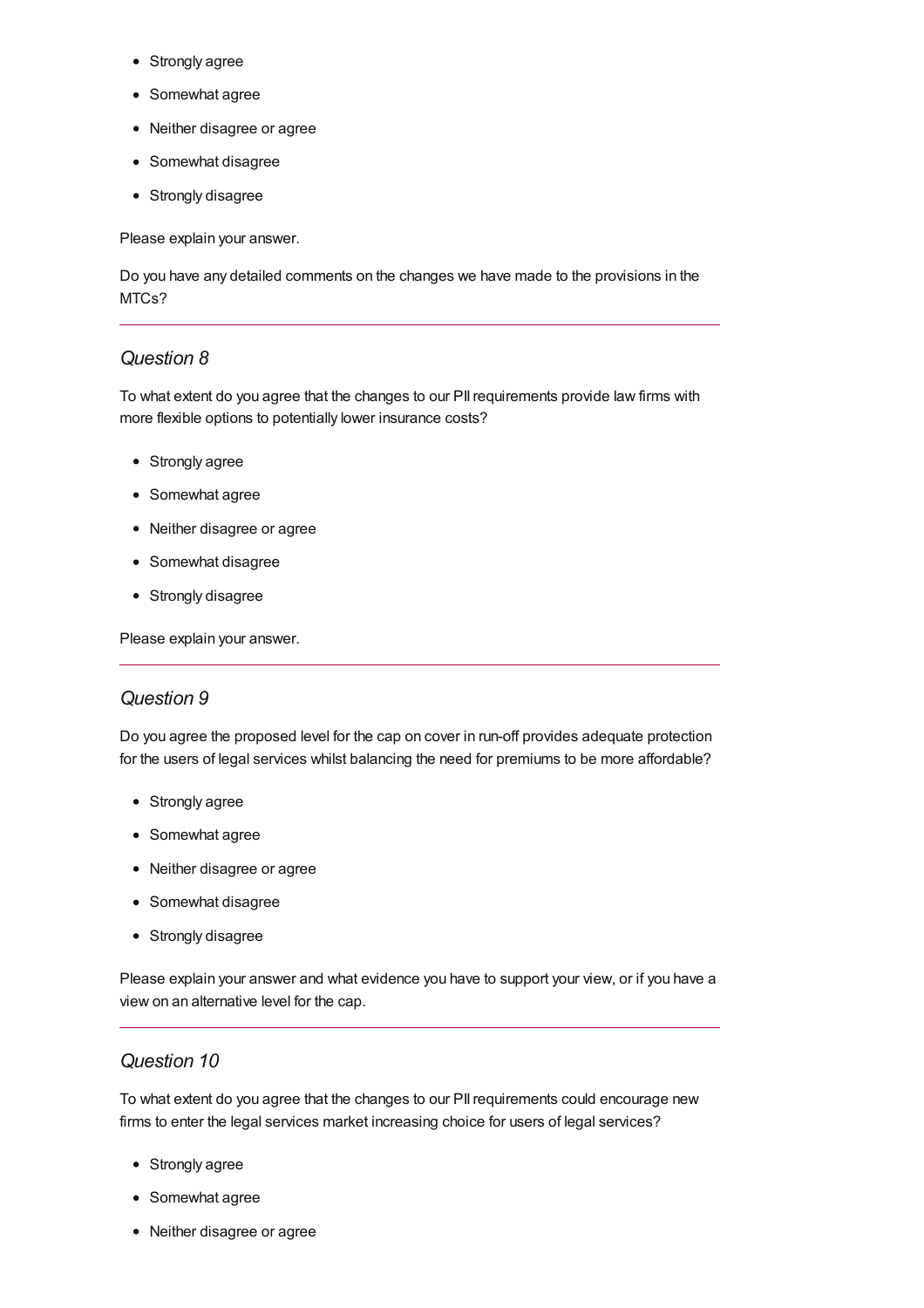- <span id="page-15-0"></span>• Somewhat disagree
- Strongly disagree

#### *Question 11*

Are there any positive or negative EDI impacts from the proposed changes to our PII requirements that you think we have not identified?

- Yes
- No

If Yes, please explain what you think these impacts are.

#### *Question 12*

Are there any options for changes to our PII requirements that we are not proposing or have not identified that we should consider further?

Please explain why and provide any evidence that supports your view.

### *Question 13*

To what extent do you agree that the proposed changes to the Compensation Fund would clarify its purpose as a targeted hardship fund protecting the vulnerable that need and deserve it those in most?

- Strongly agree
- Somewhat agree
- Neither disagree or agree
- Somewhat disagree
- Strongly disagree

Please explain your answer.

#### *Question 14*

Are there any options for changes to how we manage the Compensation Fund that we have not identified that we should consider further?

Please explain why and provide any evidence that supports your view.

### *Question 15*

To what extent do you agree that we should exclude applications from people living in wealthy households?

- Strongly agree
- Somewhat agree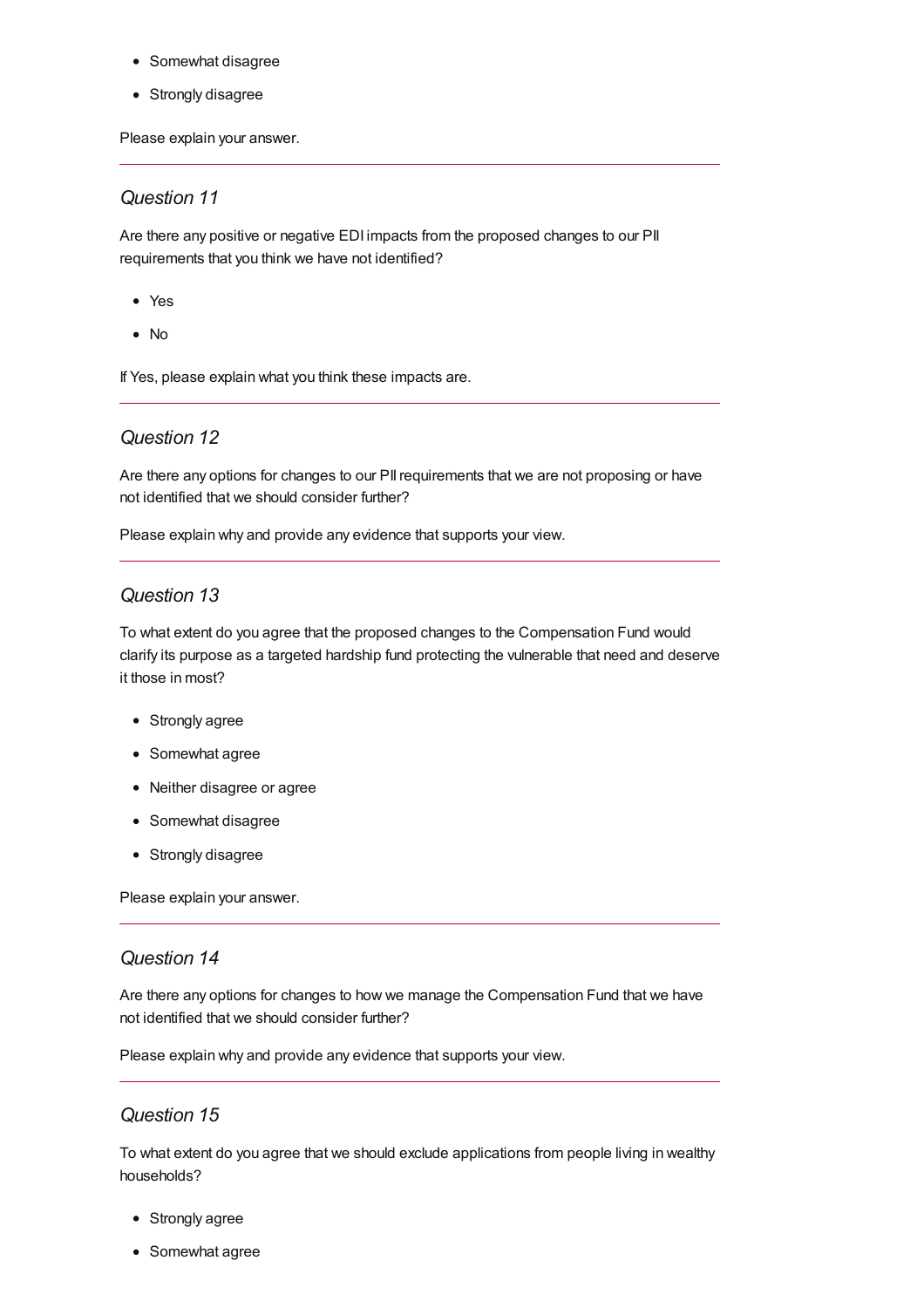- Neither disagree or agree
- Somewhat disagree
- Strongly disagree

### *Question 16*

Do you think our proposed measure of wealth and threshold for excluding these application is appropriate?

- Yes
- No

If no, do you have any suggestions for an alternative measure of wealth and or at what level the threshold should be set?

### *Question 17*

Do you think we should be making any other changes to eligibility and/or the circumstances where we would make a payment?

- Yes
- No

If yes, please set out your suggestions and reasons for the change.

#### *Question 18*

Do you think we have set out the right approach for assessing when a maximum payment has been reached?

- Yes
- No

If no, please explain why.

#### *Question 19*

Do you think the current formula remains a fair way to apportion the costs of maintaining the Compensation Fund?

- Yes
- No

If no, please explain you answer and any suggestions you have for alternative approaches.

### *Question 20*

What steps do you think might be reasonable for someone to take to investigate a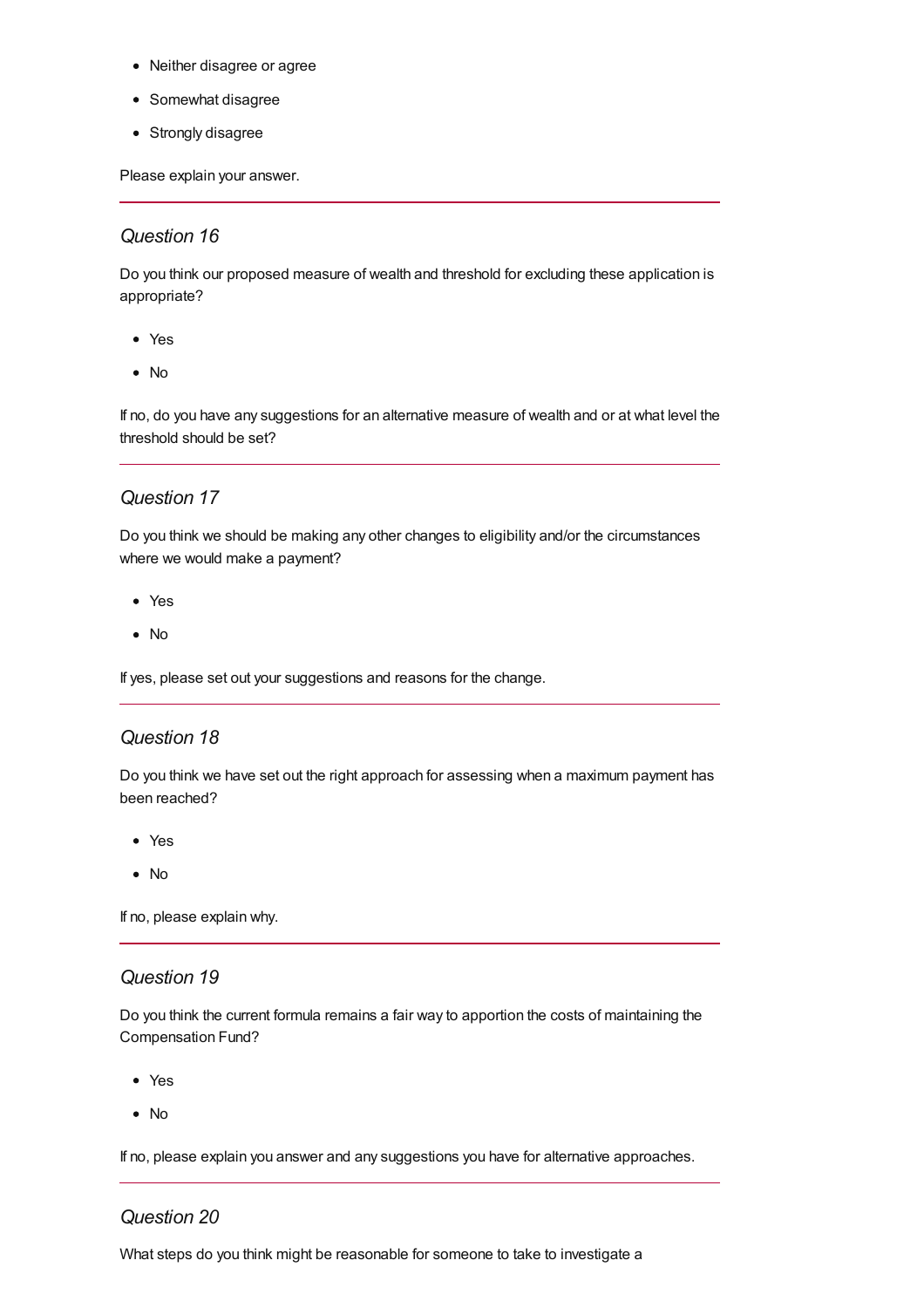#### *Question 21*

Do you think setting out clear Guiding Principles in the rules or as guidance could make the purpose and scope of the Fund and how we make decisions clearer to users of legal services and their advisors?

- Yes
- No

Please explain your answer.

#### *Question 22*

Are there any positive or negative EDI impacts from the proposed changes to the Compensation Fund that you do not think we have identified?

- Yes
- No

If Yes, please explain what you think these impacts are.

#### *Question 23*

Can you suggest any other approaches or strategies that the SRA might adopt to prevent firms being victims of cybercrime attacks?

<span id="page-17-7"></span>**[Notes](#page-17-7)** 

- <span id="page-17-0"></span>1. The total contribution for 2017 increased to £11.1m from £8.5m in 2016. The individual contribution was raised to £40 (compared to £32 in 2016) and the firm contribution became £778 (compared to £548 in 2016)
- <span id="page-17-1"></span>2. We define this in paragraph 105 in the consultation paper
- <span id="page-17-2"></span>3. If there is a successor practice to the ceased practice, then the requirement to provide run-off cover does not apply unless the firm elects to be insured under the run-off cover
- <span id="page-17-3"></span>4. For licenced bodies the policy covers only their regulated activities
- <span id="page-17-4"></span>5. The duty to remedy breaches rests not only on the person causing the breach, but also on all the principals in the firm and extends to replacing missing client money from the principals own resources, even if the money has been misappropriated by an employee or another principal
- <span id="page-17-5"></span>6. The Compensation Fund has the option of seeking redress from the individual at fault, but this is often impractical due to the costs of legal action and the limited chances of a successful recovery
- <span id="page-17-6"></span>7. For 2017/18 we have estimated that intervention costs will be in the region of £6.9m
- 8. According to the Legal Services Consumer Panel Tracker Survey 2017 [\[http://www.legalservicesconsumerpanel.org.uk/publications/research\\_and\\_reports/index.html\]](http://www.legalservicesconsumerpanel.org.uk/publications/research_and_reports/index.html) , 31 percent of respondents had sought legal advice for conveyancing, 13